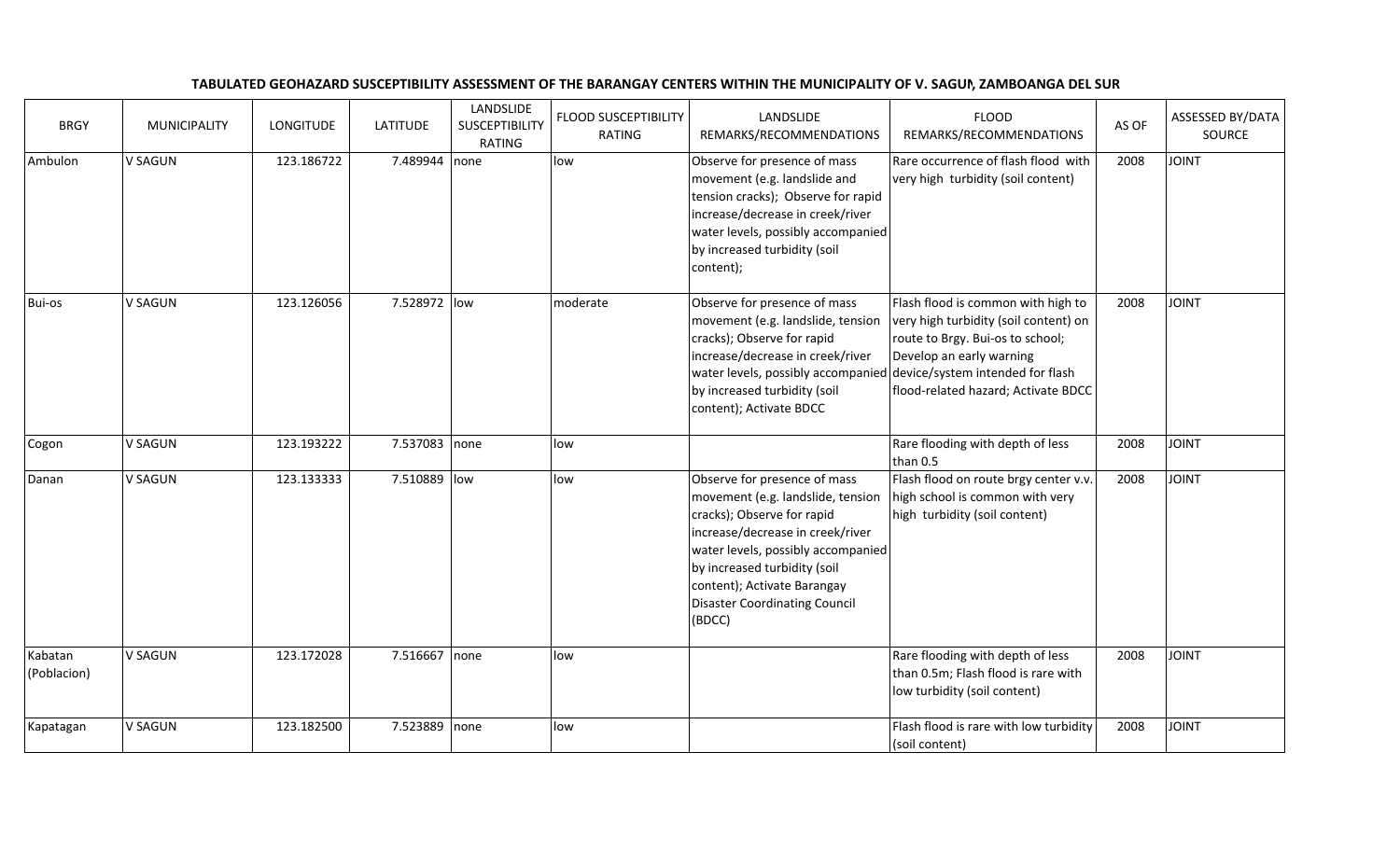| Limason    | V SAGUN        | 123.171917 | 7.498861 none |                   | low      |                                                                                                                                                                                                                                                          | Flash flood is rare with very high<br>turbidity (soil content)                                           | 2008 | <b>JOINT</b> |
|------------|----------------|------------|---------------|-------------------|----------|----------------------------------------------------------------------------------------------------------------------------------------------------------------------------------------------------------------------------------------------------------|----------------------------------------------------------------------------------------------------------|------|--------------|
| Linoguayan | V SAGUN        | 123.167778 |               | 7.542500 moderate | low      | Monitor progress of mass<br>movement (e.g. landslide, tension<br>cracks); Observe for presence of<br>mass movement (e.g. landslide,<br>tension cracks); Identify<br>evacuation site; Identify relocation<br>site for residents of Sitio San<br>Francisco | Seasonal flooding with depth of less<br>than 0.5m; Rare flash flood with<br>low turbidity (soil content) | 2008 | <b>JOINT</b> |
| Lumbac     | V SAGUN        | 123.152667 | 7.498583 low  |                   | low      | Observe for presence of mass<br>movement (e.g. landslide, tension<br>cracks); Observe for rapid<br>increase/decrease in creek/river<br>water levels, possibly accompanied<br>by increased turbidity (soil<br>content);                                   | Flash flood is rare with very high<br>turbidity (soil content)                                           | 2008 | <b>JOINT</b> |
| Lunib      | V SAGUN        | 123.203750 | 7.521667 low  |                   | high     | Observe for presence of mass<br>movement (e.g. landslide, tension<br>cracks)                                                                                                                                                                             | Seasonal flooding with depth of<br>greater than 1m                                                       | 2008 | <b>JOINT</b> |
| Maculay    | <b>V SAGUN</b> | 123.215806 | 7.533889 low  |                   | low      | Observe for presence of mass<br>movement (e.g. landslide, tension<br>cracks)                                                                                                                                                                             | Rare flooding with depth of less<br>than 0.5m; Flash flood is rare with<br>low turbidity (soil content)  | 2008 | <b>JOINT</b> |
| Maraya     | V SAGUN        | 123.153639 |               | 7.525556 moderate | low      | Monitor progress of mass<br>movement (e.g. landslide, tension<br>cracks); Observe for presence of<br>mass movement (e.g. landslide,<br>tension cracks)                                                                                                   | Rare flooding with depth of less<br>than 0.5m; Flash flood is rare with<br>low turbidity (soil content)  | 2008 | <b>JOINT</b> |
| Sagucan    | V SAGUN        | 123.221806 | 7.541444      | moderate          | moderate | Purok Daisug reported to have<br>experienced landslide; Monitor<br>progress of mass movement (e.g.<br>landslide, tension cracks); Observe (soil content)<br>for presence of mass movement<br>(e.g. landslide, tension cracks)                            | Seasonal flooding with depth of<br>0.5m to 1.0m; Flash flood is<br>common with moderate turbidity        | 2008 | <b>JOINT</b> |